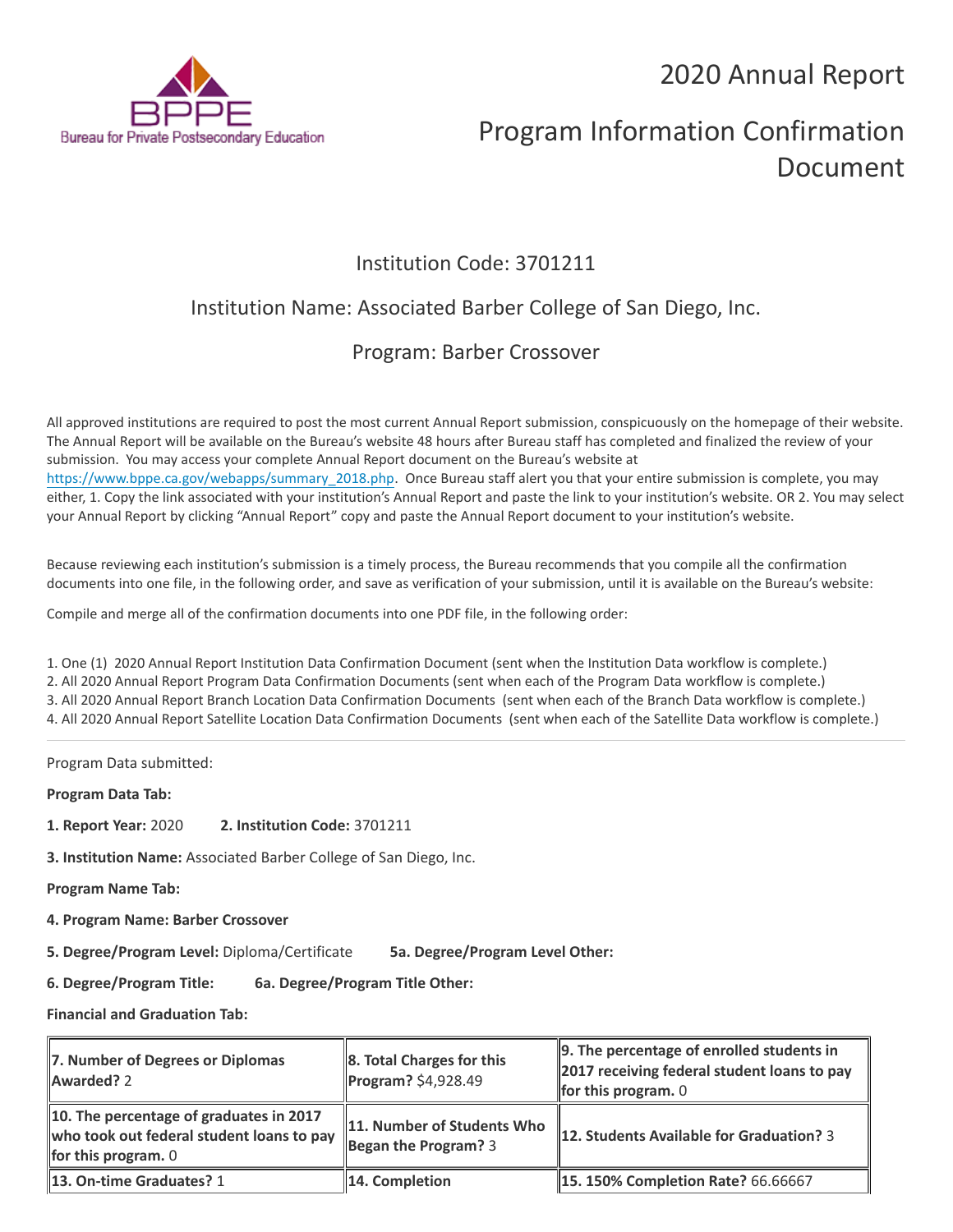## **16. Is the above data taken from the Integrated Postsecondary Education Data System (IPEDS) of the United States Department of Education?** No

### **Placement Data Tab:**

CEC § 94929.5 requires institutions to report placement data for every program that is designed or advertised to lead to a particular career, or advertised or promoted with any claim regarding job placement.

| 17. Graduates Available for<br><b>Employment?</b> 2                                           | 18 Graduates Employed in the<br>Field? 2                            | $\parallel$ 19. Placement Rate? 100 |  |  |
|-----------------------------------------------------------------------------------------------|---------------------------------------------------------------------|-------------------------------------|--|--|
| 20. Graduates Employed in the field                                                           |                                                                     |                                     |  |  |
| 20a. 20 to 29 hours per week? $0$                                                             | 20b. At least 30 hours per week? 2                                  |                                     |  |  |
| $\ $ 21. Indicate the number of graduates employed                                            |                                                                     |                                     |  |  |
| $\ $ 21a. In a single position in the field of study: 2<br>study: $0$                         | 21b. Concurrent aggregated positions in the field of                |                                     |  |  |
| 21c. Freelance/self-employed: 2<br>an employer who shares ownership with the institution: $0$ | 21d. By the institution or an employer owned by the institution, or |                                     |  |  |

### **Exam Passage Rate Tab:**

5 CCR §74112(j) requires the institution to collect the exam passage data directly from its graduates if the exam passage data is not available from the licensing agency.

**22. Does this educational program lead to an occupation that requires State licensing?** Yes

**22a. Do graduates have the option or requirement for more than one type of State licensing exam?** No

 **Option/Requirement #1: Option/Requirement #2: Option/Requirement #3: Option/Requirement #4:**

**Exam Passage Rate - Year 1 Tab:**

**23. Name of the State licensing entity that licenses the field:** Yes

**24. Name of Exam?** California

| <b>25. Number of Graduates Taking</b> | <b>26. Number Who Passed the</b> | 27. Number Who Failed the | $\ 28.$ Passage      |
|---------------------------------------|----------------------------------|---------------------------|----------------------|
| <b>State Exam? 2</b>                  | <b>State Exam?</b> 1             | <b>State Exam? 1</b>      | $\parallel$ Rate? 50 |
|                                       |                                  |                           |                      |

**29. Is This Data from the State Licensing Agency that Administered the Exam?** Yes **29a. Name of Agency:** Board of Barbering and Cosmetology

**30. If the response to #29 is "No", provide a description of the process used for Attempting to Contact Students.**

**Exam Passage Rate - Year 2 Tab:**

**31. Name of the State licensing entity that licenses the field:** Board of Barbering and Cosmetology

**32. Name of Exam?** Barber

| 33. Number of Graduates Taking | 34. Number Who Passed the | <b>35. Number Who Failed the</b> | $\vert$ 36. Passage |
|--------------------------------|---------------------------|----------------------------------|---------------------|
| <b>State Exam? 1</b>           | <b>State Exam? 1</b>      | <b>State Exam?</b> $0$           | <b>Rate? 100</b>    |

**37. Is This Data from the State Licensing Agency that Administered the Exam?** Yes **37a. Name of Agency:** Board of Barbering and Cosmetology

**38. If the response to #37 is "No", provide a description of the process used for Attempting to Contact Students.**